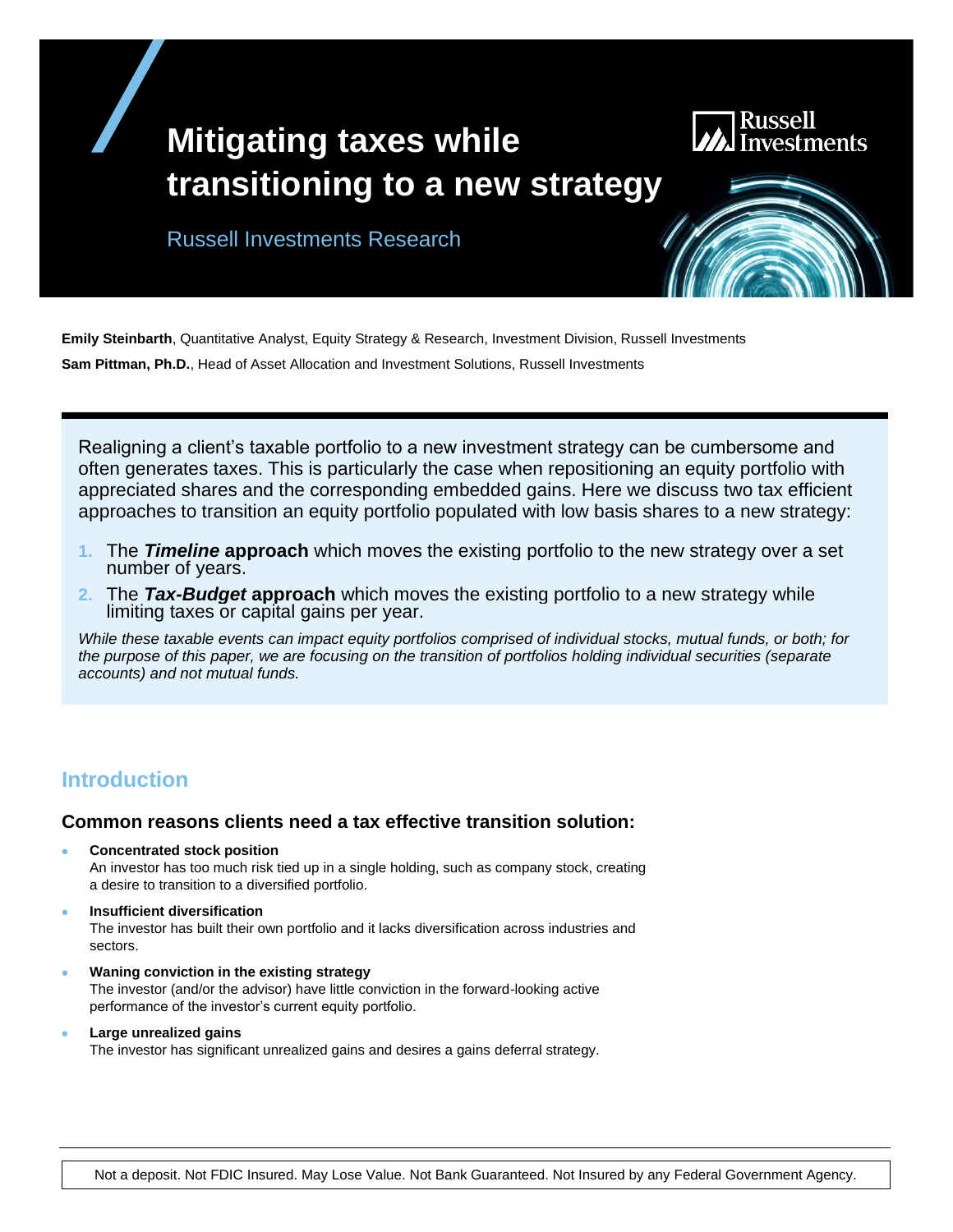## **Assessing potential taxes from strategy realignment**

Before implementing decisions to reposition a portfolio, it's important to assess the tax implications. Consider the case of an advisor taking over an active equity portfolio, where there is little conviction in the inherited strategy. Perhaps the client built the portfolio, or it was put together by a former advisor. Moreover, consider that the client is seeking S&P 500® Indexlike performance with a priority placed on tax efficiency. Exhibit 1 illustrates this situation where the hypothetical portfolio consists of 40 securities, with a total portfolio value of \$999,952 and cost basis of \$732,363. Most of its securities are classified as long-term holdings from a capital gains tax perspective; however, 18% of the portfolio by market cap<sup>1</sup> represents short-term holdings. Exhibit 1 illustrates the embedded gains and losses of each security in the portfolio.

#### **Exhibit 1: Hypothetical portfolio with embedded gain and losses**

Percentage Gain



Hypothetical portfolio for illustrative purposes only.

Since the client's goal is S&P 500 like performance, we need to examine how closely the portfolio tracks the S&P 500 Index. Tracking error<sup>2</sup> is a useful measure to assess potential performance deviation. The portfolio in Exhibit 1 has a tracking error of 5%, which is quite high given the objective of S&P 500 like performance. It needs to be repositioned to a lower tracking error target, while considering potential tax consequences.

<sup>1</sup> Or alternatively, 8 of 40 names (20%).

 $^2$  As an example, a tracking error of 1% means that there is a 95% chance that the return of the current portfolio will be within +/- 2% of the target or benchmark portfolio. The tracking error of the current portfolio is 5%, which means that there is a 95% chance that the portfolio will have a return within +/- 10% of the S&P 500 Index (the target or benchmark portfolio). This level of tracking error implies that the target portfolio will perform quite differently from the S&P 500 Index.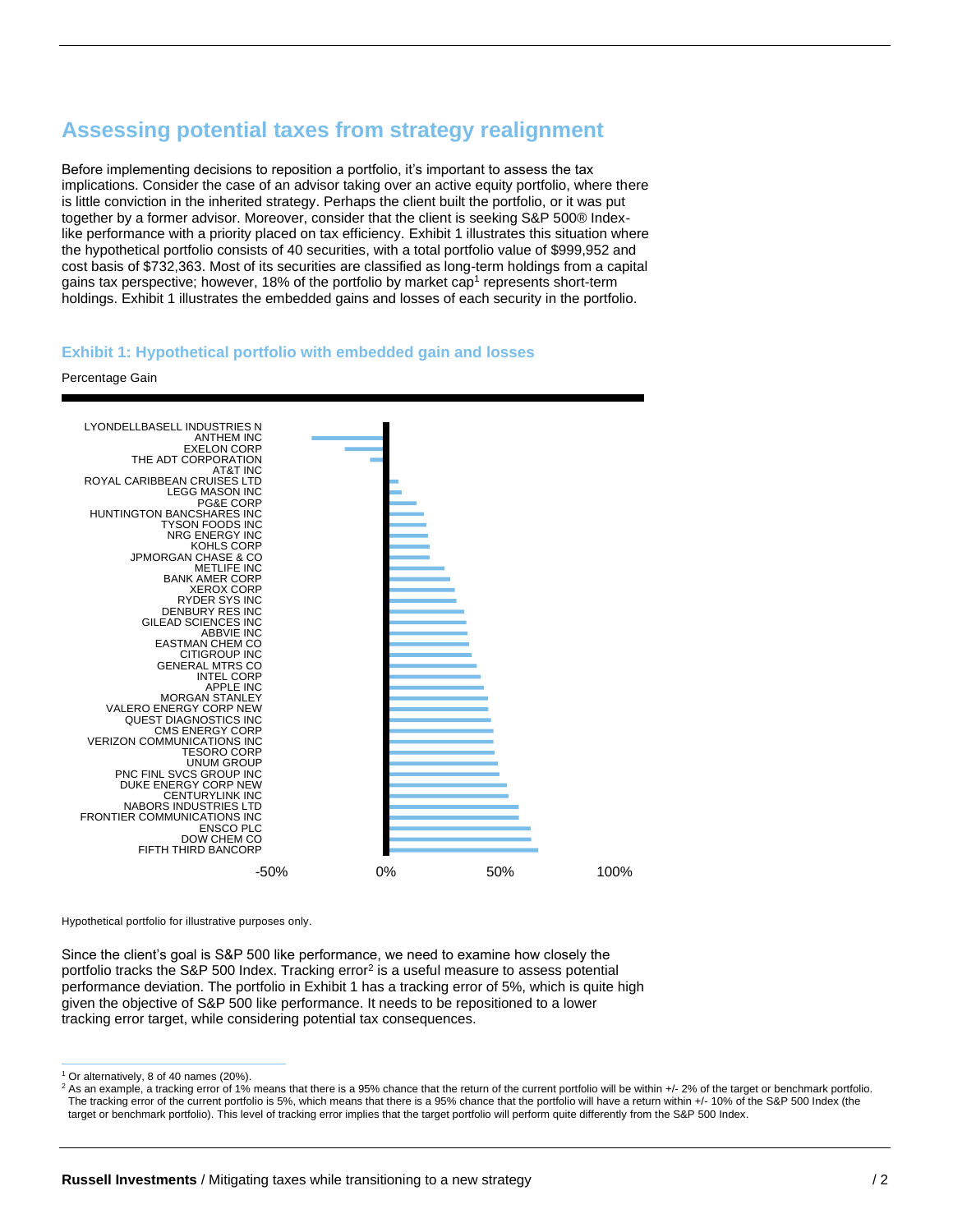A naïve option is to fully liquidate the portfolio and buy an exchange-traded fund (ETF) or index fund that will track the S&P 500 with little tracking error. However, pursuing this option would generate a \$96,443 tax bill<sup>3</sup>, which is almost 10% of the portfolio's value. While this transition approach would accomplish the performance target, it would fall short of the tax management goal.

A more tax-efficient approach involves making security-level purchases and sales to reduce the portfolio's tracking error to the S&P 500. Mechanically, this involves buying and selling securities that align the factor, industry, and sector exposures to the S&P 500, while at the same time, weighing the tax implications of each decision. This can be a challenging task, one that can significantly benefit from quantitative tools such as a tax minimization algorithm.

Exhibit 2 shows the results of running such a tax minimization algorithm to reposition the hypothetical portfolio to perform more like the S&P 500. Each point on the curve shows the lowest tax cost solution for each tracking error level.

#### **Exhibit 2: Tax cost to reach different levels of tracking error to the S&P 500**



Tracking Error (to S&P 500)

For illustrative purposes only.

The pattern in Exhibit 2 is typical of an appreciated portfolio: The cost to move the portfolio closer to the target (in this case, the S&P 500 Index) increases inversely with tracking error. Without tax considerations, we might strive for a tracking error of around 25bps, which means there is a 95% chance the portfolio will have a return that is within +/- 50 bps of the S&P 500. However, the tax cost to achieve this level of performance is \$70,000.

Given the tax implications shown above, a natural question is: How should taxes and tracking error be selected? Our view is that a tracking error of 50bps to 100bps strikes a reasonable balance between consistent S&P 500 performance and taxes. However, we can see that moving to this range immediately generates a tax bill for the client in the range of \$40,000 to \$60,000. While more tolerable than the full liquidation cost of \$96,443, it's still a rather large tax bill to pay in a single year.

To mitigate this large upfront tax bill, clients can consider a transition plan that spreads the tax bill out, with the potential to decrease it. We consider two transition approaches below to accomplish this. Each approach can be automated.

*To mitigate a large upfront tax bill, clients may want to consider a transition plan that spreads the tax bill out.*

<sup>3</sup> Using a long-term capital gain tax rate of 23.8% and short-term capital gain tax rate of 43.4%.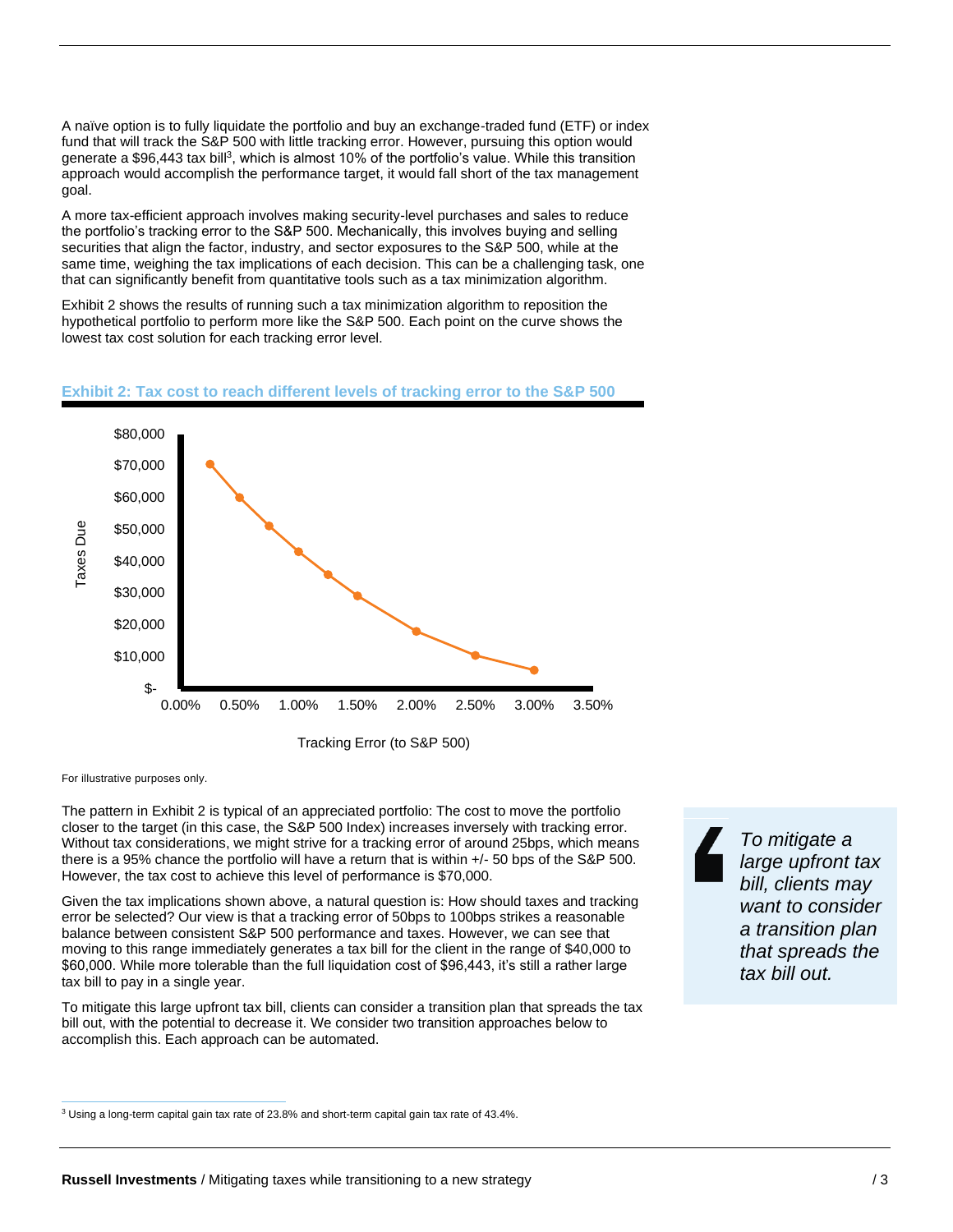# **Personalizing the transition: The Timeline transition versus the Tax-Budget transition**

The first approach, the Timeline transition allows an investor to control the length of time over which the transition occurs, while the second approach, the Tax-Budget transition allows the investor to control the amount of taxes paid each year.

In the Timeline approach, the tax-sensitivity of the transition will be dictated by the number of years allotted for the transition. A transition that occurs all on day 1 is likely the most taxinsensitive transition for a portfolio with embedded gains. Tax efficiency can meaningfully improve as the number of years allotted for the transition is increased. Here we will explore transition horizons that span immediate transition to a period of five years.

The second approach, the Tax-Budget transition, allows an investor to provide an annual tax budget for capital gains tax that must not be exceeded. With this approach, the timeline is not specified. Instead, the timeline of the transition will depend on the size of the tax budget and the embedded gains in the portfolio. Lower embedded gain amounts with larger tax budgets will have shorter transition horizons. Portfolios with higher embedded gains and low annual tax budgets typically require longer horizons.

When should an investor lean towards controlling the timeline versus controlling the annual taxes generated during a transition? Consider an investor who hypothetically holds a large position in Amazon stock. If the stock value makes up a significant percentage of the investor's wealth, with the investor also perhaps working at Amazon, concentration risk would be a primary concern. In this case, an investor might prefer to control the length of time they are exposed to such significant concentration risk using the Timeline transition. If the client's initial portfolio is an active separately managed account (SMA) strategy with 40 or more securities, such as the portfolio in Exhibit 1, where there is a reasonable level of diversification, then the investor might place greater importance on controlling taxes with the Tax-Budget transition.

To illustrate the tax implications of each approach, we start with the baseline portfolio presented in Exhibit 1 and then vary assumptions. Exhibit 3 shows the hypothetical tax costs and tracking error to the S&P 500 through time for 4 different Timeline transitions over the 5 year period ending December 31, 2020.



#### **Exhibit 3: Cumulative taxes and tracking error associated with different timelines (Jan 1, 2016-Dec 31, 2020)**

For illustrative purposes only.

*The choice between using a Timeline transition or Tax-Budget transition should depend on the client's preference.*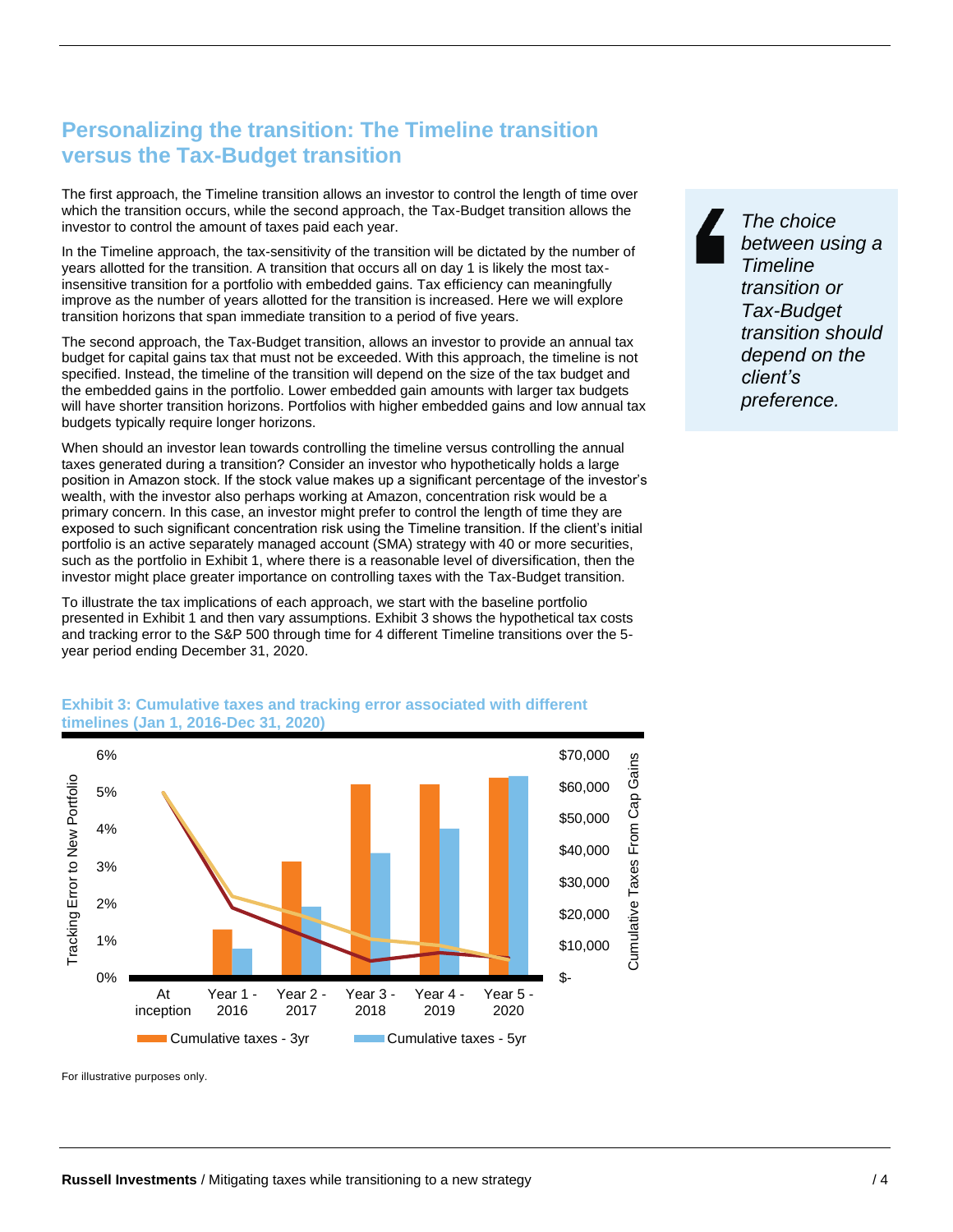In looking at Exhibit 3, we can see that lengthening the timeline reduces the taxes paid per year, and cumulatively across all five years. Both the three-year and the five-year Timeline transitions have reduced the tracking error to 60bps by year 5. In comparing the cumulative amount of taxes paid, we can see that the three- and five-year transitions result in similar amounts of taxes paid, but the five-year transition spreads out this tax bill over more years. Both approaches would have generated significantly lower cumulative tax than an immediate liquidation, which results in \$96,443. Although Exhibit 3 reveals attractive benefits, it's possible that a Timeline transition can lead to a larger tax bill than immediate transition if markets substantially increase.

When comparing Timeline options in Exhibit 3, we can see that a longer transition (5 years) horizon means higher portfolio tracking error in the initial years compared to the 3-year transition. The higher tracking error can lead to more extreme performance—in both directions—relative to the benchmark. Investors who prioritize performance that is close to the target (the S&P 500 Index, in this case) should choose shorter timelines. If the investor can accept performance deviation from the target portfolio, spreading taxes out over more years might be attractive.

While the Timeline transition controls the amount of time the transition takes, it is not as precise as the Tax-Budget transition approach in controlling taxes, which allows the client to target an annual maximum budget for tax. The budget can be specified either in terms of capital gains to be realized (for example, \$10,000 in capital gains per year) or an estimated tax from capital gains (for example, \$2,500 in taxes from capital gains per year).

Exhibit 4 shows cumulative taxes and tracking error through time for different tax budgets using the Tax-Budget transition approach.



#### **Exhibit 4: Cumulative taxes and tracking error over time associated with different tax budget selections (Jan 1, 2016-Dec 31, 2020)**

For illustrative purposes only.

*If the client prefers to control the time it takes to reach the target strategy, then the Timeline transition approach should be used.*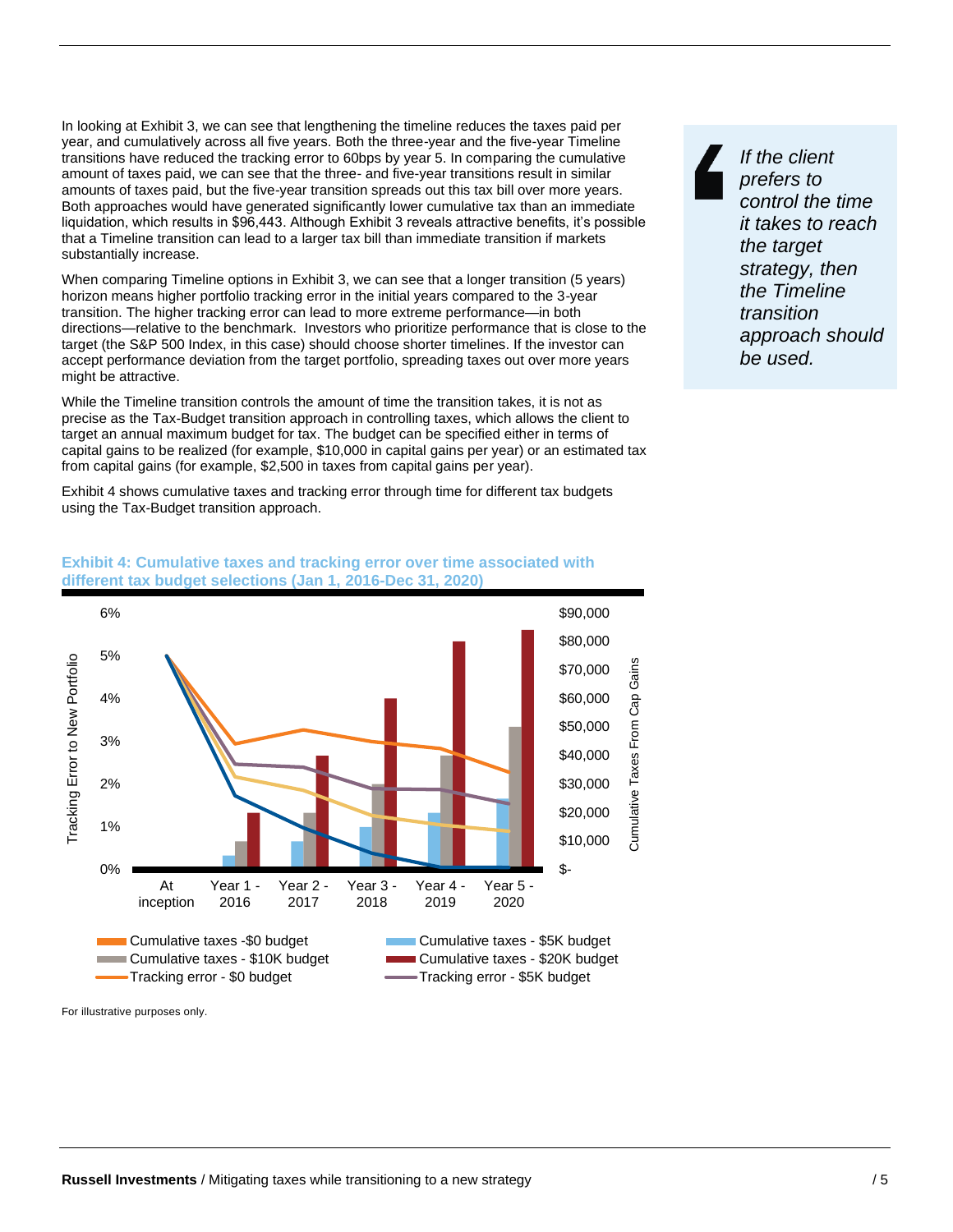We can see in Exhibit 4 that the taxes paid each year align with the client's target budgets, barring a few modest discrepancies. Similar to the Timeline transition approach, all the tax budgets lead to a decrease in tracking error over time. Indeed, larger tax budgets lead to faster decreases in tracking error. For example, the \$20,000 tax budget, equivalent to approximately 2% of the portfolio's starting value, led to an effective transition over the course of three years. However, the total tax cost is relatively high. The 0% tax budget lowers tracking error from 5% to 2.3% over five years without generating any capital gains tax.

For the example portfolio in Exhibit 1, both the Timeline and Tax-Budget transitions effectively transition the portfolio towards the target. Under both methods, more tax is paid when the transition happens over a shorter time horizon. The choice between using a Timeline transition or Tax-Budget transition should depend on the client's preference: If the client has a stronger preference for controlling the amount of taxes generated each year, then they should consider a Tax-Budget transition; If the client prefers to control the time it takes to reach the target strategy, then the Timeline transition approach should be used.

# **Understanding the impact of embedded gains and different market environments**

The initial portfolio in Exhibit 1 had about 30% embedded gains, measured as a percent of the market value. Next, we vary the ratio of net embedded gains to market value of the initial portfolio to see how the level of embedded gains affects the transition using the Tax-Budget approach with a \$10,000 tax budget. Recall the initial portfolio has 5% tracking error to the S&P 500 Index.



#### **Exhibit 5: Tracking error reduction through time for different levels of embedded gains (Jan 1, 2016--Dec 31, 2020)**

For illustrative purposes only.

A couple of expected patterns emerge in Exhibit 5. First, tracking error of portfolios with higher embedded gains remains elevated relative to lower embedded gains portfolios when using a \$10,000 tax budget. Second, when the embedded gains are significant, such as 90% of market value, the tracking error is reduced to only 2.8% after five years. Compare this to a reduction to 1% tracking error when the initial embedded gains are 30% of the market value. Not surprising, large embedded gains work against tax and tracking error objectives.

*If the client has a stronger preference for controlling the amount of taxes generated each year, then they should consider a Tax-Budget transition.*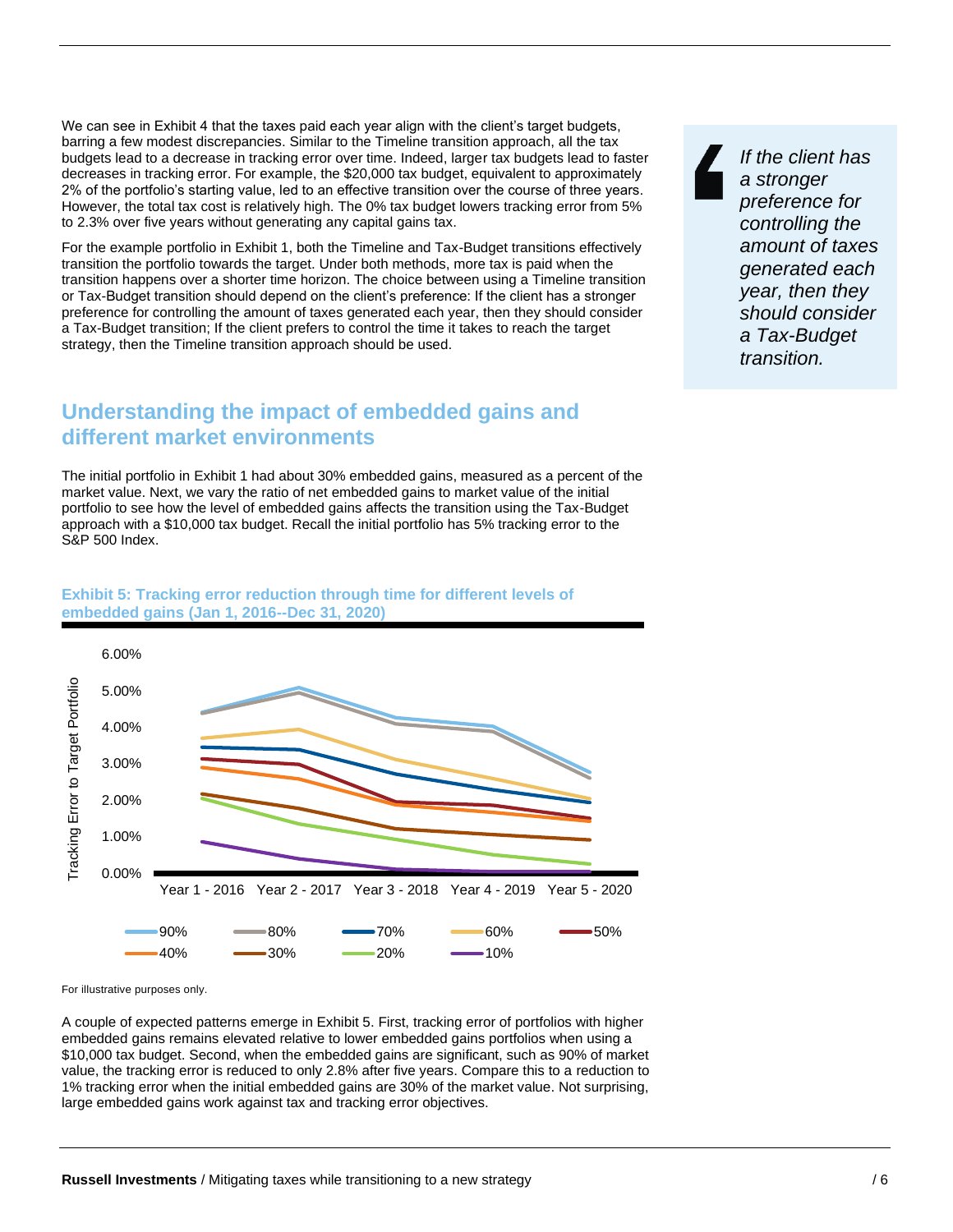Thus far, we have used a consistent historical period beginning January of 2016 through December 2020 to illustrate results. To give a sense of how the results change based on different market environments, we present results for a five-year Timeline transition for three historical time periods: 2001 to 2010; 2005 to 2014; and 2009 to 2018. These time periods reflect different experiences of market drawdowns during the transition: early in the transition, late in the transition, and a transition with no market drawdowns, respectively. In addition, these markets have varied levels of growth (the annualized S&P 500 Index returns for those periods were 1.4%, 7.7%, 13.1%, respectively. After the five-year transition period, we continue to run the strategy for 5 additional years where the portfolio is managed with approximately 50 bps of tracking error to the S&P 500 Index.





For illustrative purposes only.

Comparing the cumulative taxes due from capital gains (right hand axis) we can see that different market environments lead to very different tax outcomes. The period from 2001 through 2010 generated the least amount of taxes due (about \$17K after 10 years), due to low growth and two drawdown events. The period from 2009 through 2018 generated the most taxes (\$97K), due to high market growth and no large drawdowns. While the results are as expected, they underscore that taxes generated using a Timeline transition are market dependent.

The target portfolio being transitioned to also has an impact on the tax cost of the transition. In this analysis, we have focused on transitioning an existing portfolio to a passive S&P 500 Index strategy. Transitioning to an active strategy carries two additional considerations. First, because active strategies typically have meaningful turnover, they are a moving target. For example, in a 40% turnover strategy we might expect that 40% of what is purchased in one year will not be in the strategy a year later. This means we need to transition the existing portfolio rather quickly (three years or less), or we may never actually converge on the active strategy. When repositioning to an active target, we recommend setting a timeline to transition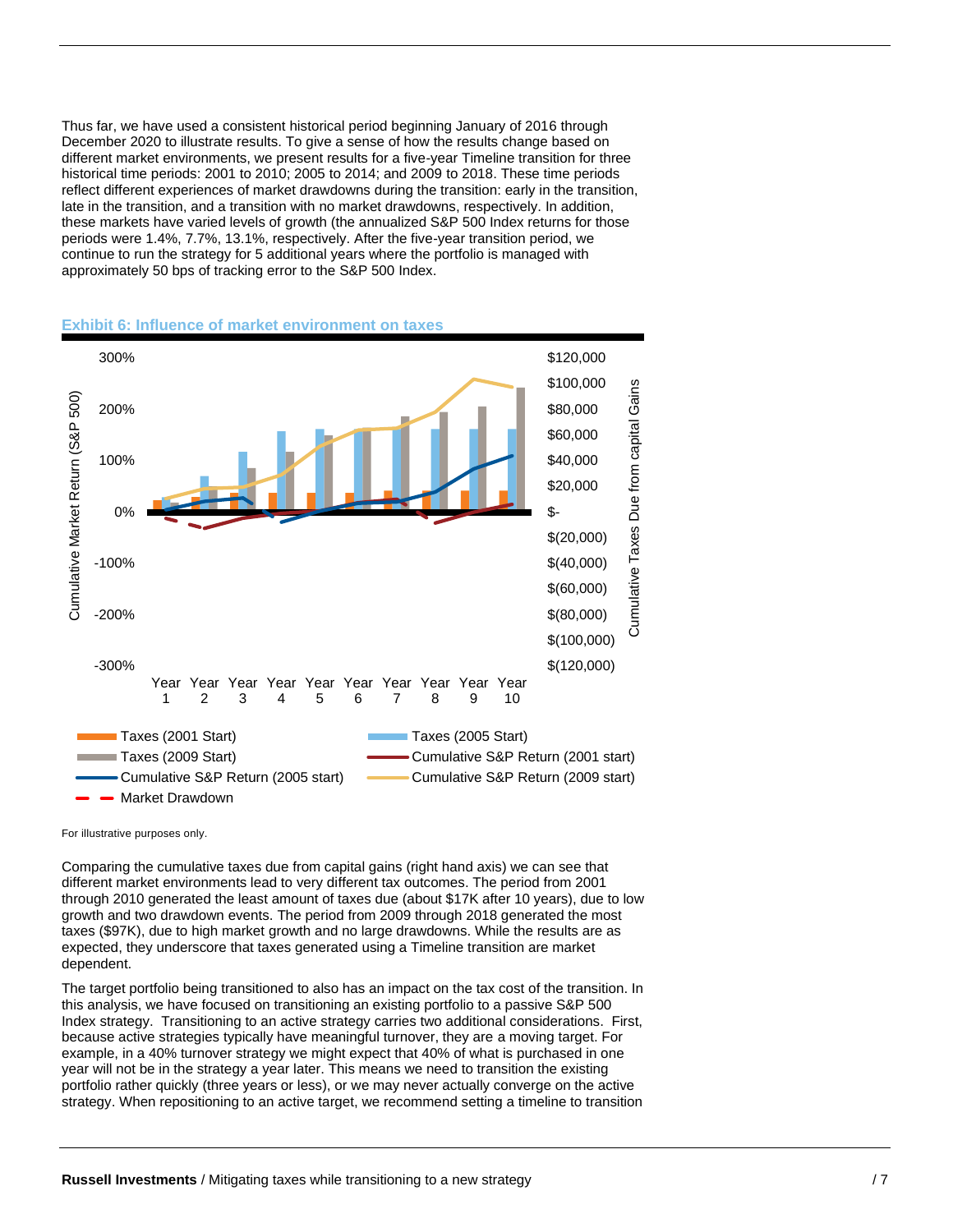the portfolio to guarantee that the full portfolio eventually reaches the target strategy. Second, we must assess whether the potential stream of alpha looking forward will overcome the taxes generated from repositioning the portfolio. In some instances, it will be more efficient to simply defer gains rather than reposition to an active strategy. In these cases, investors might consider adopting a passive target and prioritizing gains deferral (using the tax-budget approach) while trying to capture broad market performance rather than seeking alpha.

### **Conclusion**

We discussed two approaches to help clients tax efficiently reorient their portfolios to new strategies. The Timeline approach moves the existing portfolio to the new strategy over a set number of years. The Tax-Budget approach moves the existing portfolio to a new strategy while limiting taxes or capital gains per year. Using a hypothetical initial portfolio, we historically simulated each approach under different Timeline and Tax-Budget choices and then observed tax and tracking error consequences. Each approach successfully transitions the initial portfolio to the new strategy, but the results depend on the starting portfolio and the market environment during the transition.

Portfolios with more unrealized gains will take longer to transition or lead to more taxes during the transition. A low growth market with cyclical pullbacks is more favorable for transitioning. While this result is perhaps anticipated, the actual tax consequences and tracking error values derived can help guide investors towards a choice that aligns with their personal preferences. The journey towards the target destination should be driven by personal preferences regarding risk and tax implications. Advisors will play a valuable role in guiding investors in these decisions.

## **About Russell Investments**

Russell Investments is a leading global investment partner providing tailored solutions and services to institutions and individuals through financial intermediaries. Russell Investments is dedicated to improving people's financial security, leveraging an 83-year client-centric heritage rooted in investment innovation. Since 1985, with the launch of our first tax-exempt bond fund, we've been helping investors grow after-tax wealth. Our approach incorporates in-depth manager research to select some of the world's leading institutional investment managers and strategies, offering the best ideas of each manager within well-diversified separately managed accounts and mutual funds.

### **For more information**

Call Russell Investments at **800-787-7354** or

visit **[russellinvestments.com](http://www.russellinvestments.com/)**